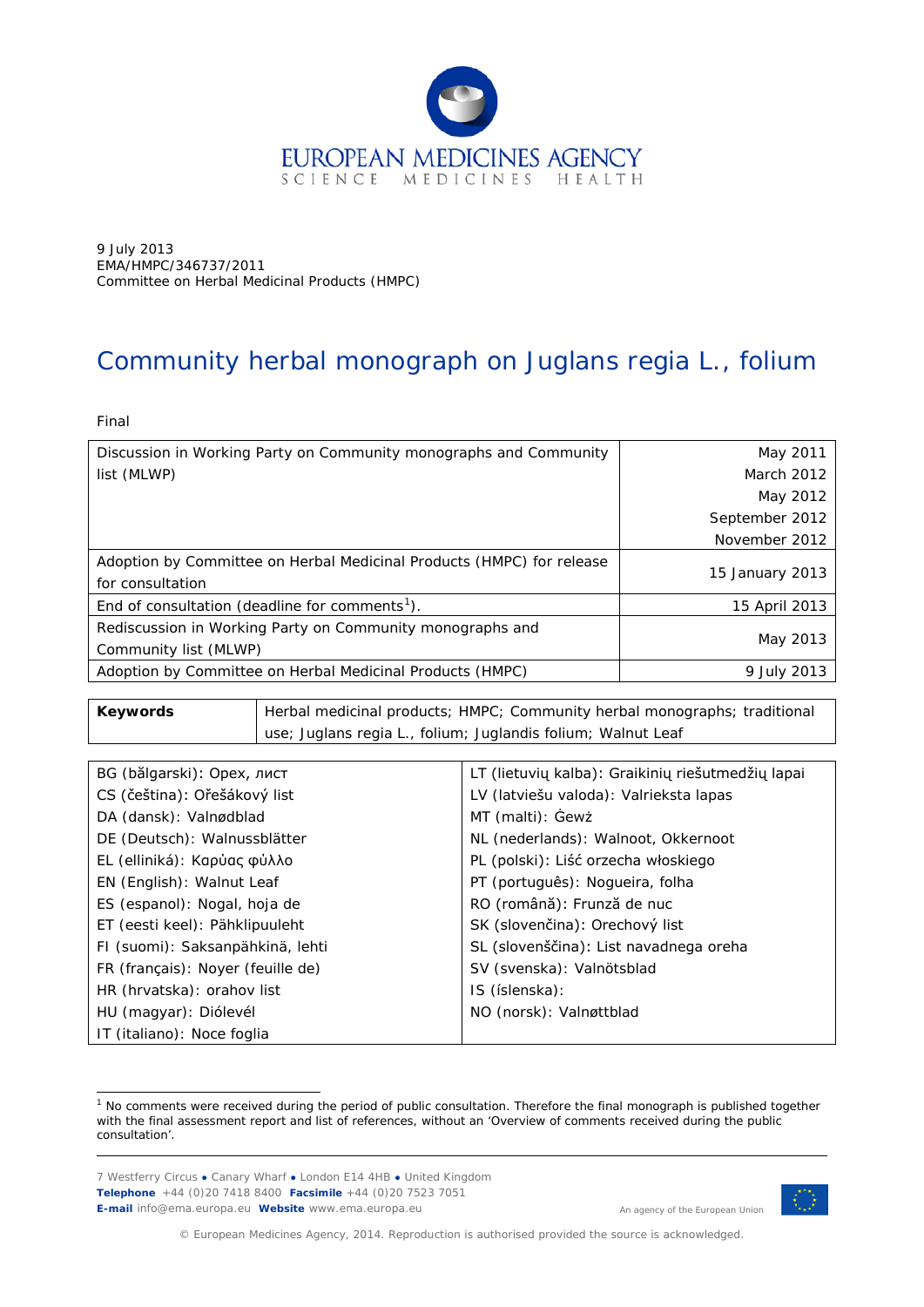# **Community herbal monograph on** *Juglans regia* **L., folium**

## **1. Name of the medicinal product**

To be specified for the individual finished product.

# **2. Qualitative and quantitative composition[2](#page-1-0)**

| Well-established use | <b>Traditional use</b>                                                                                                                                                                                                                               |
|----------------------|------------------------------------------------------------------------------------------------------------------------------------------------------------------------------------------------------------------------------------------------------|
|                      | With regard to the registration application of<br>Article 16d(1) of Directive 2001/83/EC as<br>amended<br>Juglans regia L., folium, (walnut leaf)<br>i) Herbal substance<br>Not applicable<br>ii) Herbal preparations<br>Comminuted herbal substance |

### **3. Pharmaceutical form**

| Well-established use | <b>Traditional use</b>                                                                           |
|----------------------|--------------------------------------------------------------------------------------------------|
|                      | Comminuted herbal substance for decoction<br>preparation for cutaneous use.                      |
|                      | The pharmaceutical form should be described by<br>the European Pharmacopoeia full standard term. |

## **4. Clinical particulars**

#### *4.1. Therapeutic indications*

| Well-established use | <b>Traditional use</b>                                                                                |
|----------------------|-------------------------------------------------------------------------------------------------------|
|                      | Indication 1)                                                                                         |
|                      | Traditional herbal medicinal product for the relief<br>of minor inflammatory conditions of the skin.  |
|                      | Indication 2)                                                                                         |
|                      | Traditional herbal medicinal product used in<br>excessive perspiration of hands and feet.             |
|                      | The product is a traditional herbal medicinal<br>product for use in specified indications exclusively |
|                      | based upon long-standing use.                                                                         |

<span id="page-1-0"></span> $<sup>2</sup>$  The declaration of the active substance(s) for an individual finished product should be in accordance with relevant herbal</sup> quality guidance. ł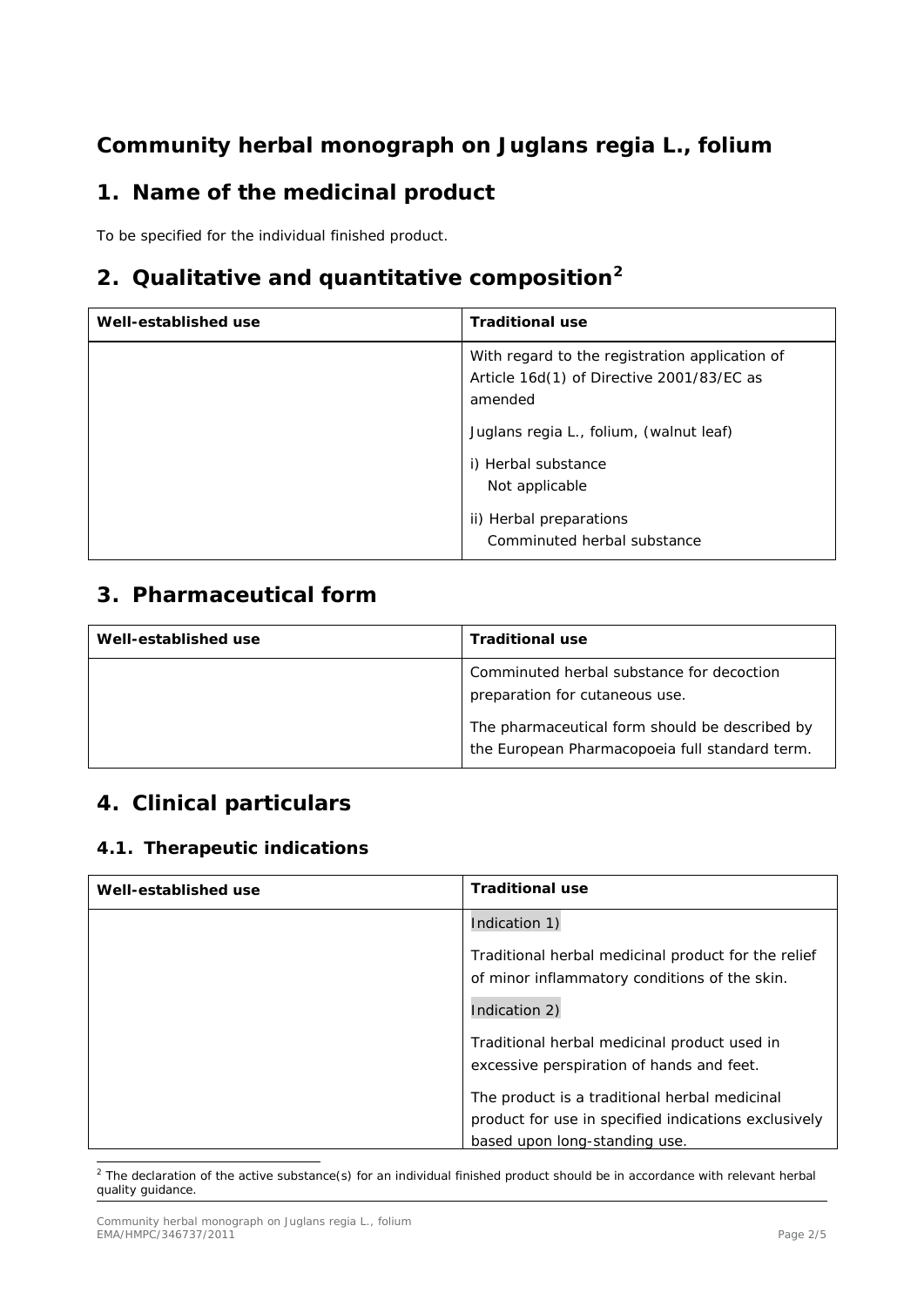| Well-established use | <b>Traditional use</b>                                                                                                                                 |
|----------------------|--------------------------------------------------------------------------------------------------------------------------------------------------------|
|                      | <b>Posology</b>                                                                                                                                        |
|                      | Adults and elderly<br>Indication 1)                                                                                                                    |
|                      | Comminuted herbal substance for decoction<br>preparation for cutaneous use: 4-6 g of the<br>comminuted herbal substance in 200 ml of boiling<br>water. |
|                      | Apply as a impregnated dressing to the affected<br>areas of the skin 2 - 4 times daily.                                                                |
|                      | Indication 2)                                                                                                                                          |
|                      | Comminuted herbal substance for decoction<br>preparation for cutaneous use: 4-6 g of the<br>comminuted herbal substance in 200 ml of boiling<br>water. |
|                      | Apply as a impregnated dressing to the affected<br>areas of the skin up to 30 minutes twice daily.                                                     |
|                      | The use in children and adolescents under 18<br>years of age is not recommended (see section 4.4<br>'Special warnings and precautions for use').       |
|                      | Duration of use                                                                                                                                        |
|                      | Not to be used for more than 1 week.                                                                                                                   |
|                      | If the symptoms persist during the use of the<br>medicinal product, a doctor or a qualified health<br>care practitioner should be consulted.           |
|                      | Method of administration                                                                                                                               |
|                      | Cutaneous use.                                                                                                                                         |

## *4.2. Posology and method of administration[3](#page-2-0)*

#### *4.3. Contraindications*

ł

| Well-established use | <b>Traditional use</b>                    |
|----------------------|-------------------------------------------|
|                      | Hypersensitivity to the active substance. |
|                      | Open wounds and large skin injuries.      |

<span id="page-2-0"></span><sup>&</sup>lt;sup>3</sup> For guidance on herbal substance/herbal preparation administered as herbal tea or as infusion/decoction/macerate preparation, please refer to the HMPC 'Glossary on herbal teas' (EMA/HMPC/5829/2010 Rev.1).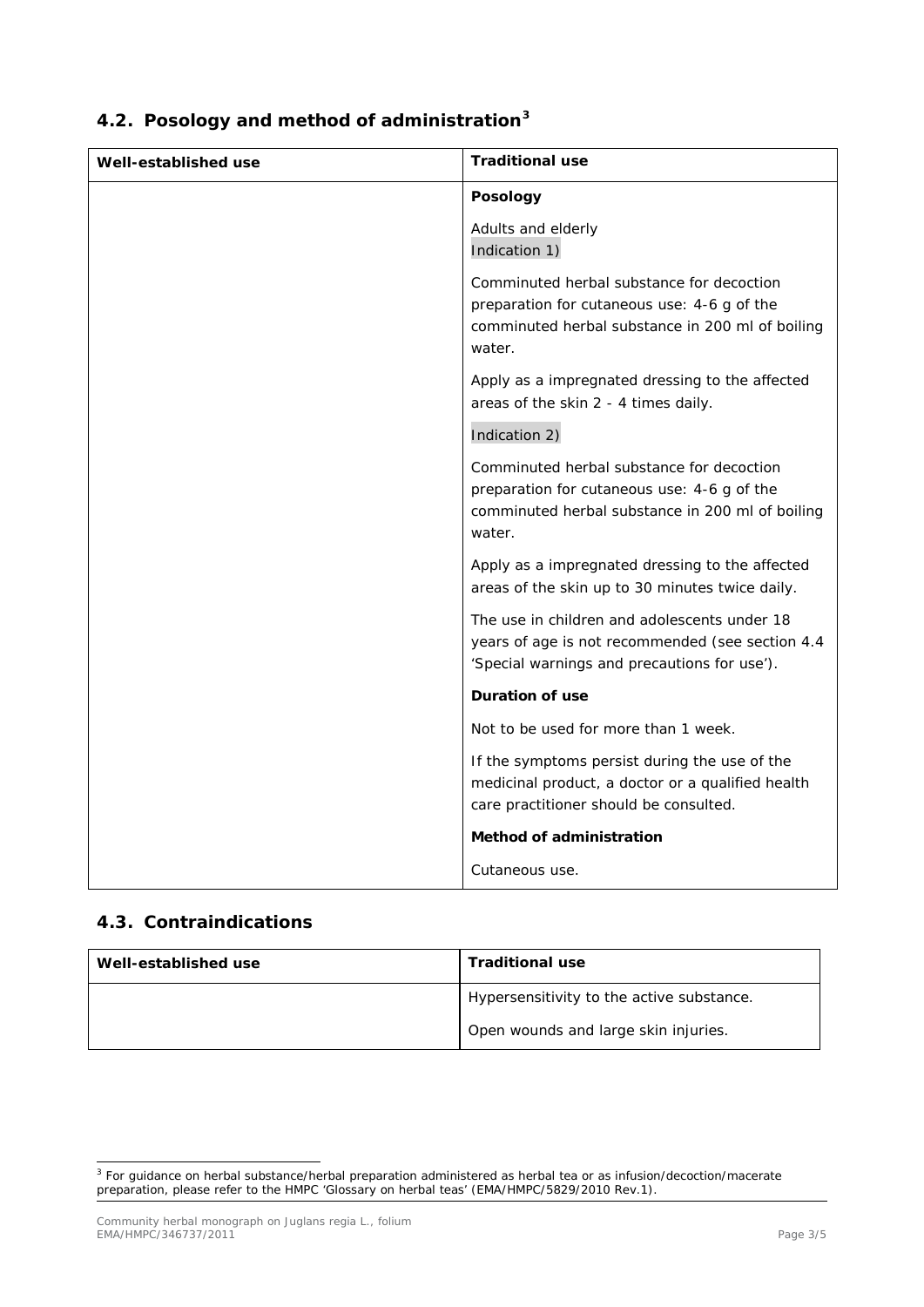#### *4.4. Special warnings and precautions for use*

| Well-established use | <b>Traditional use</b>                                                                                                                      |
|----------------------|---------------------------------------------------------------------------------------------------------------------------------------------|
|                      | The use temporarily stains the skin.                                                                                                        |
|                      | The use in children and adolescents under 18<br>years of age has not been established due to lack<br>of adequate data.                      |
|                      | If the symptoms worsen during the use of the<br>medicinal product, a doctor or a qualified health<br>care practitioner should be consulted. |

#### *4.5. Interactions with other medicinal products and other forms of interaction*

| Well-established use | <b>Traditional use</b> |
|----------------------|------------------------|
|                      | None reported.         |

#### *4.6. Fertility, pregnancy and lactation*

| Well-established use | <b>Traditional use</b>                                                                                                                                                                                 |
|----------------------|--------------------------------------------------------------------------------------------------------------------------------------------------------------------------------------------------------|
|                      | Safety during pregnancy and lactation has not<br>been established. In the absence of sufficient<br>data, the use during pregnancy and lactation is<br>not recommended.<br>No fertility data available. |

#### *4.7. Effects on ability to drive and use machines*

| Well-established use | <b>Traditional use</b>                                                                    |
|----------------------|-------------------------------------------------------------------------------------------|
|                      | No studies on the effect on the ability to drive and<br>use machines have been performed. |

#### *4.8. Undesirable effects*

| Well-established use | <b>Traditional use</b>                                                                               |
|----------------------|------------------------------------------------------------------------------------------------------|
|                      | None known.                                                                                          |
|                      | If adverse reactions occur, a doctor or a qualified<br>health care practitioner should be consulted. |